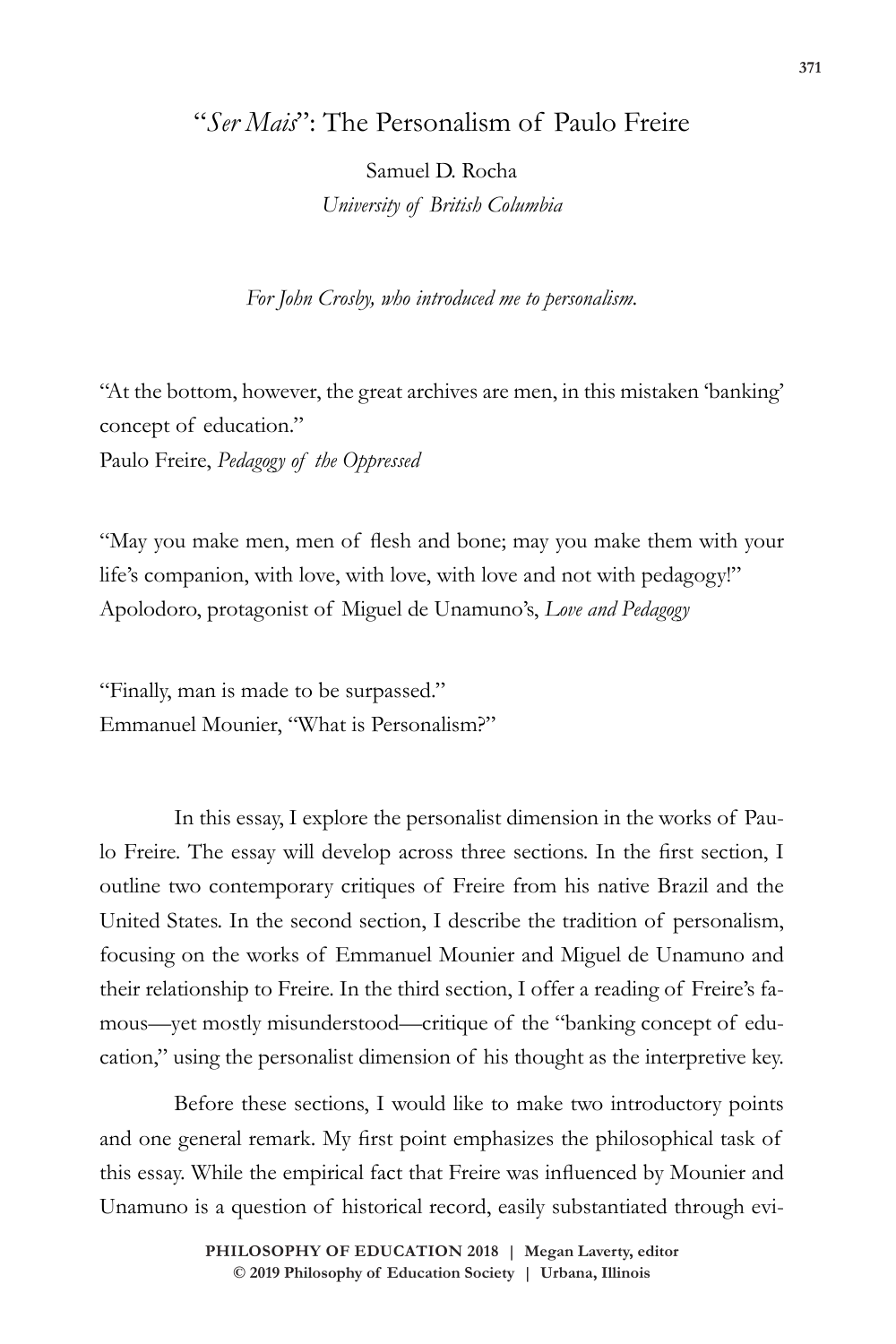dence, this empirical fact does not directly address the philosophical need for a personalist interpretation. I will demonstrate Freire's *historical* relation to the tradition of personalism, but resolving the empirical matter does not relieve me of the burden to elaborate the *philosophical* significance of Freire's personalism. That is my first point. My second point of introduction emphasizes the educational dimension of this essay. Although it is common to seek out philosophical or literary sources to *supplement* educational or pedagogical theorists within our field, this extractive method is not operating within this essay. As we will see, Mounier and Unamuno both already feature education and pedagogy in their own work. Indeed, while I will contend that their thought is brought together by personalism, this will at times be argued implicitly. However, education is an explicit theme they all share. Because of this convergence, one might be tempted to argue for a broader notion of "personalist education," but that would go well beyond the scope of this essay. That note on education is my second point.

Now, with your indulgence, one last general remark. As I just noted, for all three of these thinkers—and above all for Freire—education, pedagogy, teaching, and all other terms within that semantic field, cannot ignore the person without consequently objectifying the person. In other words, to avoid or to deny the ascending transcendence of persons in education allows for a descent into the hell of existing as depersonalized objects. For Freire, the inability to hear "the ontological and historical vocation to *be more*," would open the person to the violence of being depersonalized, a violence expressed educationally when persons are archived and banked away as pedagogical objects.1 It is my hope that by exploring the personalism of Paulo Freire we will at least more clearly recognize the threats of depersonalization that seem to lurk in every aspect of our society today. At most, I hope we can reencounter and renew the significance of the person for education, the person who longs to respond to the call to "*be more*."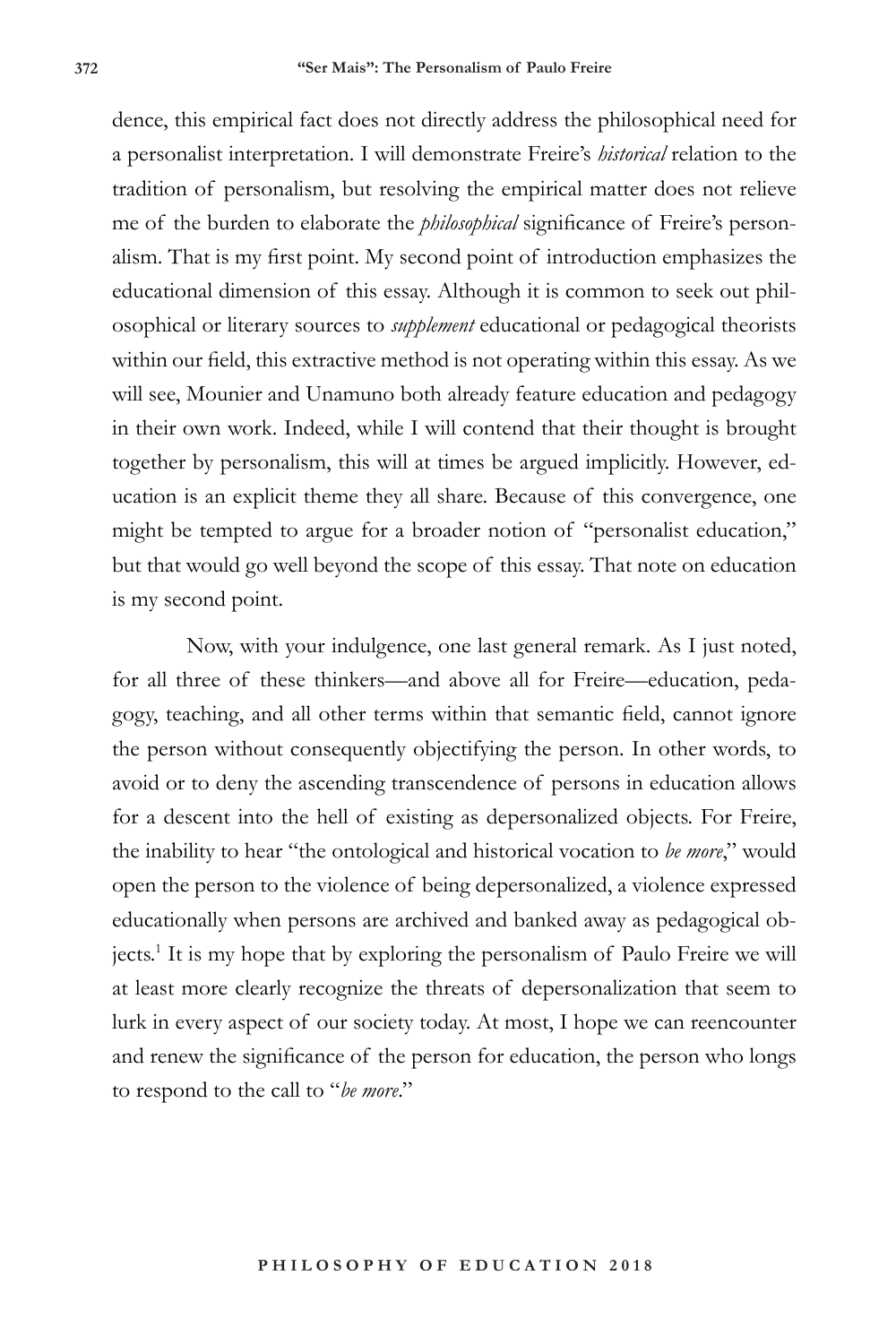## FREIRE TODAY

The thought of Paulo Freire today is caught between two contemporary critiques. On the one hand, in Brazil, a conservative group that calls itself "Escola sem Partido" ("School without Party") threatens to revoke Freire's title as Brazil's "patron of education" and exile Freire yet again, posthumously. Thomas Guilliano, a historian and party spokesperson, has referred to Freire's ideas as "intellectually and pedagogically genocidal," adding that "to have [Freire] as a patron is a shame." These critics often refer to Freire's communism as among his more shameful defects.

On the other hand, in the United States, the emerging ideas of posthumanism have in their own way accused Freire of being complicit with similar harms. In "Bewildering Education," Nathan Snaza claims that Freire is guilty of a number of sins, including his communist commitments.<sup>2</sup> Snaza claims that, for Freire, "becoming more fully human thus means struggling for *communism*."3 Snaza goes on to reduce Freire's vision in *Pedagogy of the Oppressed* to a Marxian dialectic. This claim is then strengthened by Snaza, citing Lauren Corman, who asserts that "Freire relies on reductive, fixed, and speciesist constructions of 'the animal' and animality throughout the text [of *Pedagogy of the Oppressed*]."4 In protest, Snaza advocates for posthumanism as a ready replacement for Freire's naive and outdated humanism.

While Guilliano and Snaza clearly occupy distinct and opposed ideological commitments, they each in their own way interpret Freire as a communist, pure and simple, and attack his humanism as pedagogically harmful. Both critics also situate themselves as beyond different things. "Escola sem Partido" is ostensibly beyond politics and posthumanism is, of course, beyond humanism. Before delving into personalism outright, I will differentiate between the postpolitical and posthumanist critiques of Freire in two ways that share a common problem of misreading. In the case of Guilliano and the postpoliticians of "Escola sem Partido," there is a hollowness to their criticism of Freire because it shows that they do not attempt to situate their critique in the context of Freire's written works. Their anti-intellectual critique is mobilized through an assertion that Freire's ideas are nothing more than propaganda. At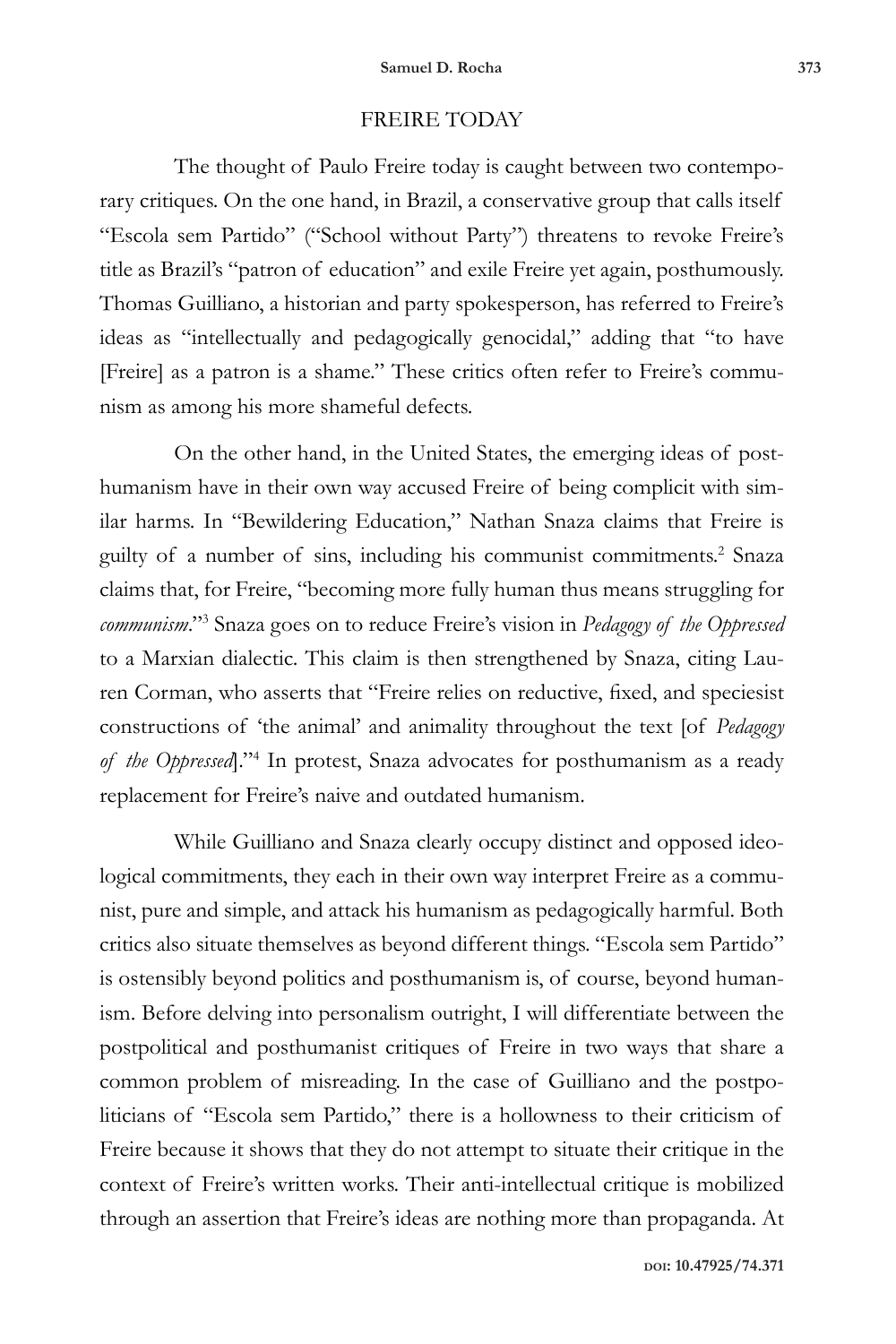best, this is anti-propagandist propaganda. There is nothing else to say directly to this position. We cannot have a dispute when one side is unwilling to listen and to read.

In the case of Snaza and the posthumanists, their critique is mobilized through another hollowness that occurs in a different kind of misreading: namely, the misreading of poor translation and the willful monolingualism that plagues Anglophone interpretations of Freire well beyond the posthumanists. (I would include most of Anglophone "critical pedagogy" amongst these misreadings.) The evidence against the posthumanists is plain to see in the passage from *Pedagogy of the Oppressed* that Snaza focuses on most in his article. Snaza writes, "The pedagogy of the oppressed is founded on what Freire calls the people's 'ontological and historical vocation of becoming more fully human.'"5 Throughout his article, Snaza focuses in on the final three words: "more fully human." This passage is from the translation by Myra Bergman Ramos.<sup>6</sup> However, the original Portuguese version of that same passage gives a very different impression. In Portuguese, the same passage is "na sua vocação ontológica e histórica de *ser mais,*" with italicized emphasis over the final two words, "*ser mais*." A more faithful English translation would read instead "the ontological and historical vocation to *be more*." The most notable difference is that the final three words "more fully human" in the Ramos translation do not appear anywhere in the original. Instead, we have the emphatic two words, "*ser mais*," "*be more."*

What is lost in the Ramos translation, and consequently in Snaza's posthumanist critique that employs it, is this italicized sense of "*ser mais,*" "*be more.*" The posthumanists are in such a rush to move beyond the human that they seem to neglect the proper use of the human language, uncritically accepting a translation that badly mistakes Freire's clear emphasis on "*be more*" with the unemphasized "becoming more fully human"—an overdressed Anglophone substitute.

The difference between these two phrases—"becoming more fully human" and "*be more*"—is not a mere linguistic *faux pas.* In these errors of language, we are able to observe more fundamental misunderstandings of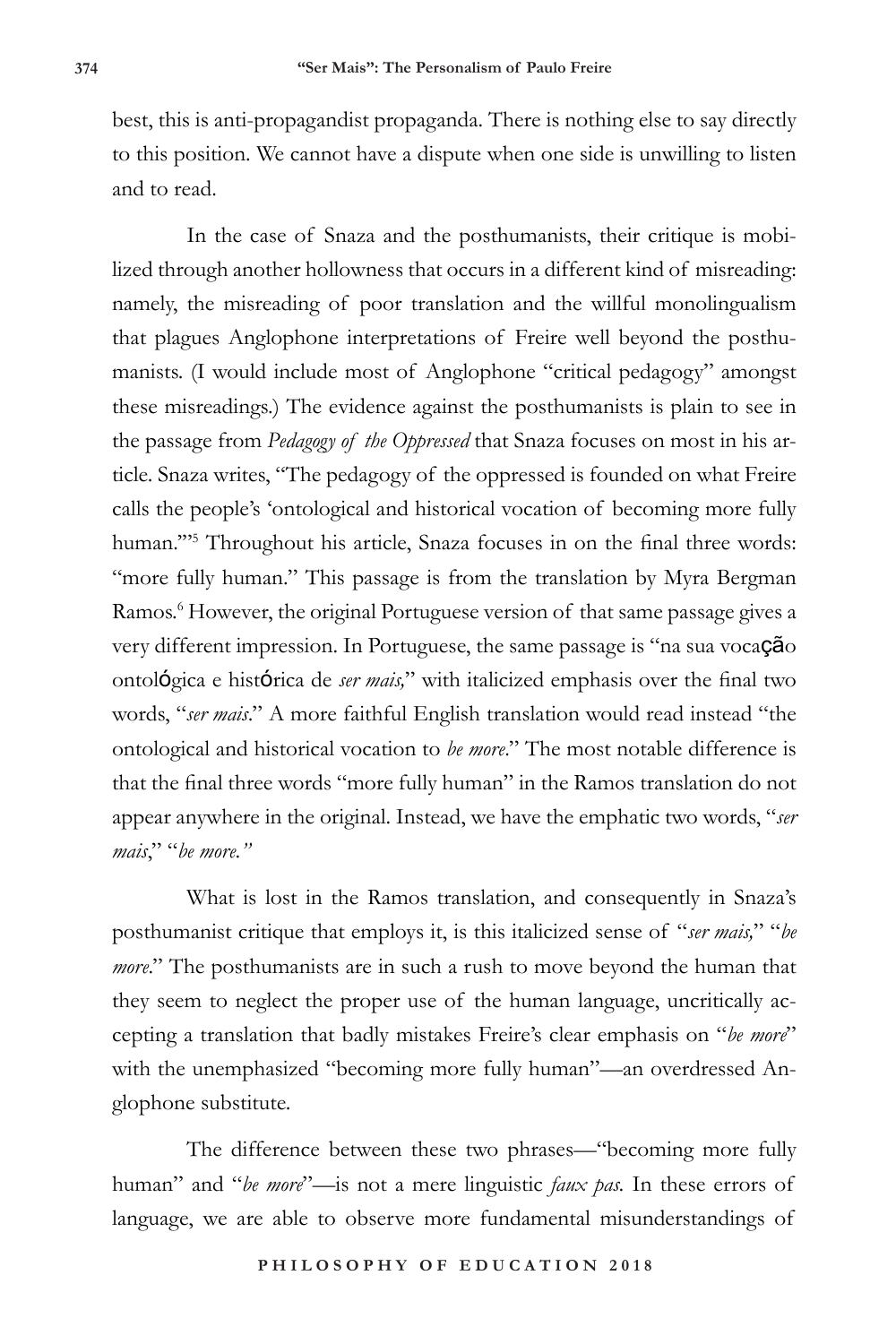Freire's humanism. For one, it places the weight of becoming upon a teleological sensibility akin to self-actualization. But there is nothing of the sort in Freire's words. Actualization, which affirms actuality, is opposed to the radical possibility embedded in the transcendental call to "*be more*." The posthumanist critique fails to account for transcendental forms of humanism, diametrically opposed to materialist forms of humanism. After all, despite the posthumanist caricature, there are different and contested kinds of humanism; a dismissal of one of them, such as Marxism or communism, is not a dismissal of all of them. Freire's call to "se*r mais,*" to "*be more,*" remains radically open to an ontology and even a theology of transcendence. This resonates with the basic sense in which the person is not even necessarily a *human* person, but is always called to "*be more,*" a call more radical than the mistranslated call to "become more fully human."

## FREIRE AMONG THE PERSONALISTS

I move closer now to my more concrete claims about the personalism of Paulo Freire. But first, what does this word 'personalism' refer to? The tradition of personalism is hard to pin down in many respects, and I do not have the space to do it justice in this short essay. In some cases, those described as personalists never took the name for themselves. Three personalistic philosophers who were influential to Freire—in his direct citation of their works—yet who never adopted the term directly are Martin Buber, Eric Fromm, and Karl Jaspers. They, like Freire, share a sense of the sacredness and dignity of the person and the need to protect it from being depersonalized through objectification.

The term "personalism" is mentioned by Martin Heidegger in Division I of *Being and Time*. There he names and critiques Max Scheler as its main proponent.7 Despite his criticism, Heidegger does acknowledge the danger he associates between "psychical objectification" and "depersonalization."<sup>8</sup> Here we see, in a preliminary and general way, the feature harms of objectification and depersonalization that motivate personalists of every kind to enshrine the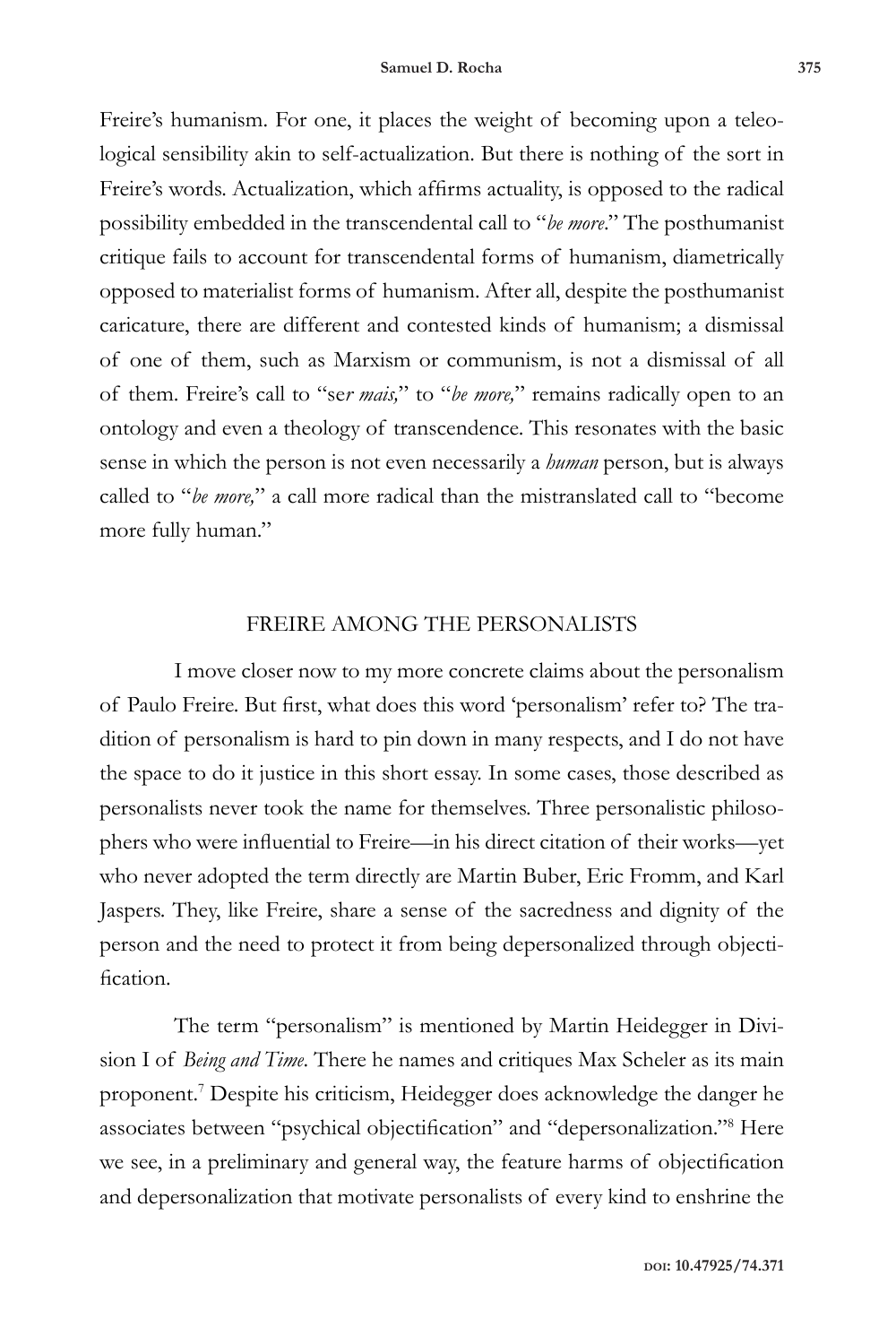person within their philosophy.

The most explicit and sustained doctrine of personalism is to be found in the writings of Emmanuel Mounier, the founder and editor of *Esprit* during the 1930s. Under Mounier's editorship, *Esprit* took strong and uncompromising positions against fascism. Mounier was a member of the anti-Vichy French Resistance which included direct political action, such as going on a hunger strike for a fortnight. In the October 1936 issue of *Esprit,* Mounier presented his personalist manifesto, which was later republished as the essay "What is Personalism?" in 1941. In this text, Mounier, like Heidegger, names Scheler along with Gabriel Marcel and many others, including Classical and Medieval sources, as personalists.

In Giorgios Grollios' *Paulo Freire and the Curriculum*, we read a detailed portrait of Freire's early work during his studies at the University of Recife, where, at the age of twenty-one, he joined the University Catholic Action group.9 This group was one of the social and intellectual movements founded by Emmanuel Mounier. Part of the work Freire took up in that group was to read Mounier and other Christian humanists like Jacques Maritain, supported locally by the Centro Don Vidal branch of the group in Recife.<sup>10</sup> Freire's work in the favelas of Brazil prior to his exile to Chile, where he wrote *Pedagogy of the Oppressed*—the community work he credits in the preface as being instrumental to developing his ideas on education—was built on his work in the University Catholic Action group.

This connection between Mounier and Freire goes beyond the obvious historical association. One key example is in the dialectical tension between thought and action present in both of their work. While Mounier asserts that "We cannot over emphasize the fact that Personalism is not fundamentally centered in political action, but that it is a total effort to comprehend and outgrow the whole crisis of the twentieth century man," he also reminds us that:

> It is not sufficient to say: person, community, total man, in order to insert Personalism into the historic drama of our age. We must also say: end of Western bourgeois society,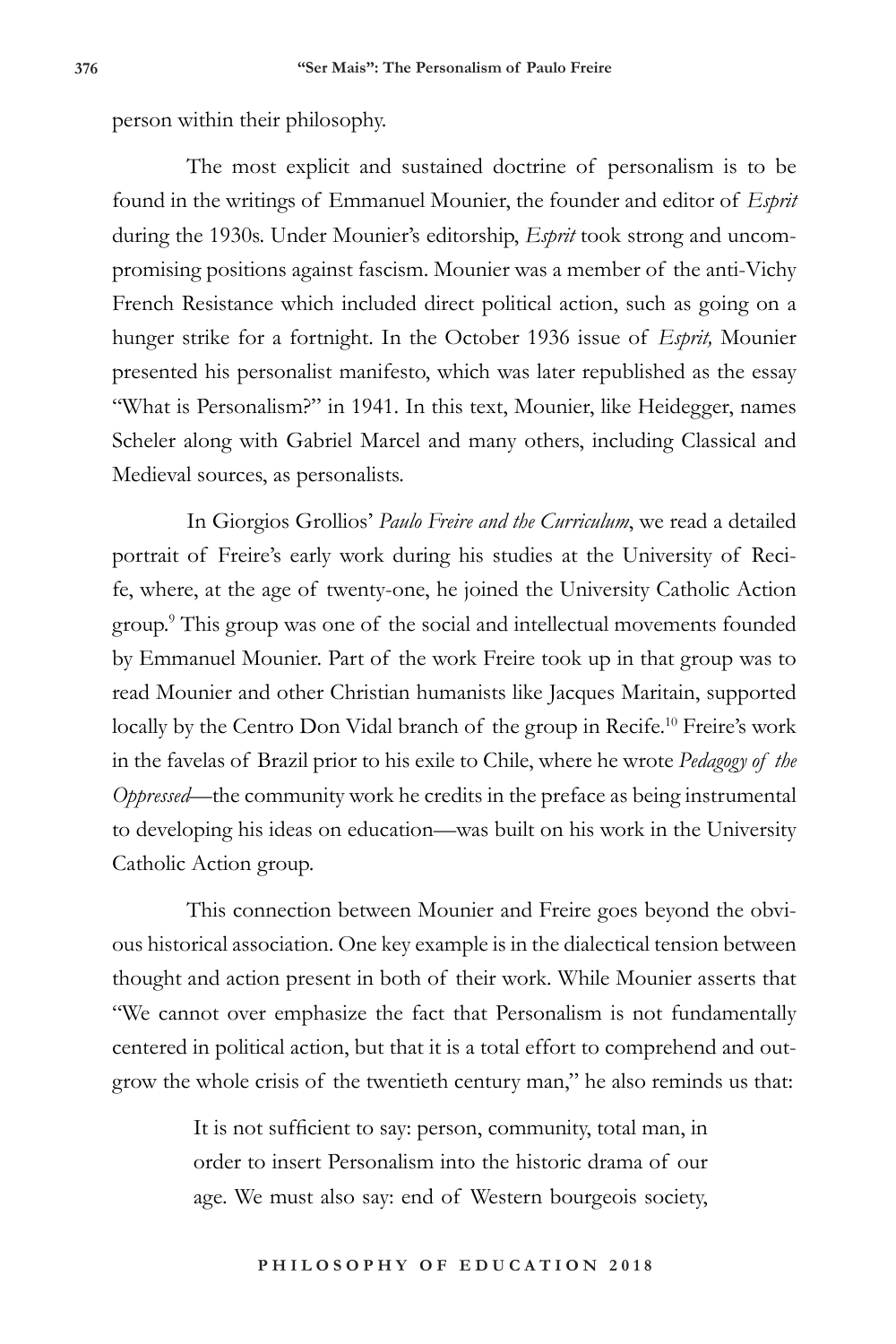introduction of Socialist structures, the proletarian role of initiative ... failing this Personalism will become an ideology of all comers.11

These passages from Mounier ring identical to Freire's warning in *Pedagogy of the Oppressed* to avoid falling into both wordiness (*palavreria*) or verbalism (*verbalismo*) and into activism (*ativismo*). Also, the emphasis on transcendence ("outgrow" and "end of ") mirrors Freire's notion of "*ser mais.*" Mounier makes the same point in "What is Personalism?" by twice insisting that "man is made to be surpassed." Mounier elaborates, "[man] is set on an open track, which goes beyond adaptation, beyond individual death, beyond what is acquired and outgrown."12

As these passages indicate, there is a profoundly transcendental component to Mounier's personalism, which Freire sums up nicely when he says, "I situate myself amongst those who believe in transcendentality and do not dichotomize transcendentality and mundanity (or worldiness)."13 This transcendental worldliness of Freire is deeply shared with Mounier.

Especially clear is their common rejection of individualism as a false and empty form of humanism. In his 1949 book, *Personalism*, Mounier writes, "if the first condition of individualism is the centralization of the individual in himself, the first condition of personalism is his decentralization, in order to set him in the open perspectives of personal life."14 This pairs with Freire's admonition in *Pedagogy of the Oppressed* where he writes, "No one can be, authentically, prohibiting others from being. This is a radical exigency. The search to *be more* through individualism leads to *selfishly have more*, a form of being *less.*"15 Here Freire sharpens an absolute line between the person called to "*be more,*" to transcend, and the individual who seeks to "*selfishly have more*." The Freirian call to "s*er mais*," to "*be more*," is not individualistic, it is to transcend the individual. As Mounier puts it, the individual must be decentralized to "set him in the open."<sup>16</sup>

This transcendental openness for Mounier and for Freire is unique to the person, as opposed to the individual. This is at least in part because of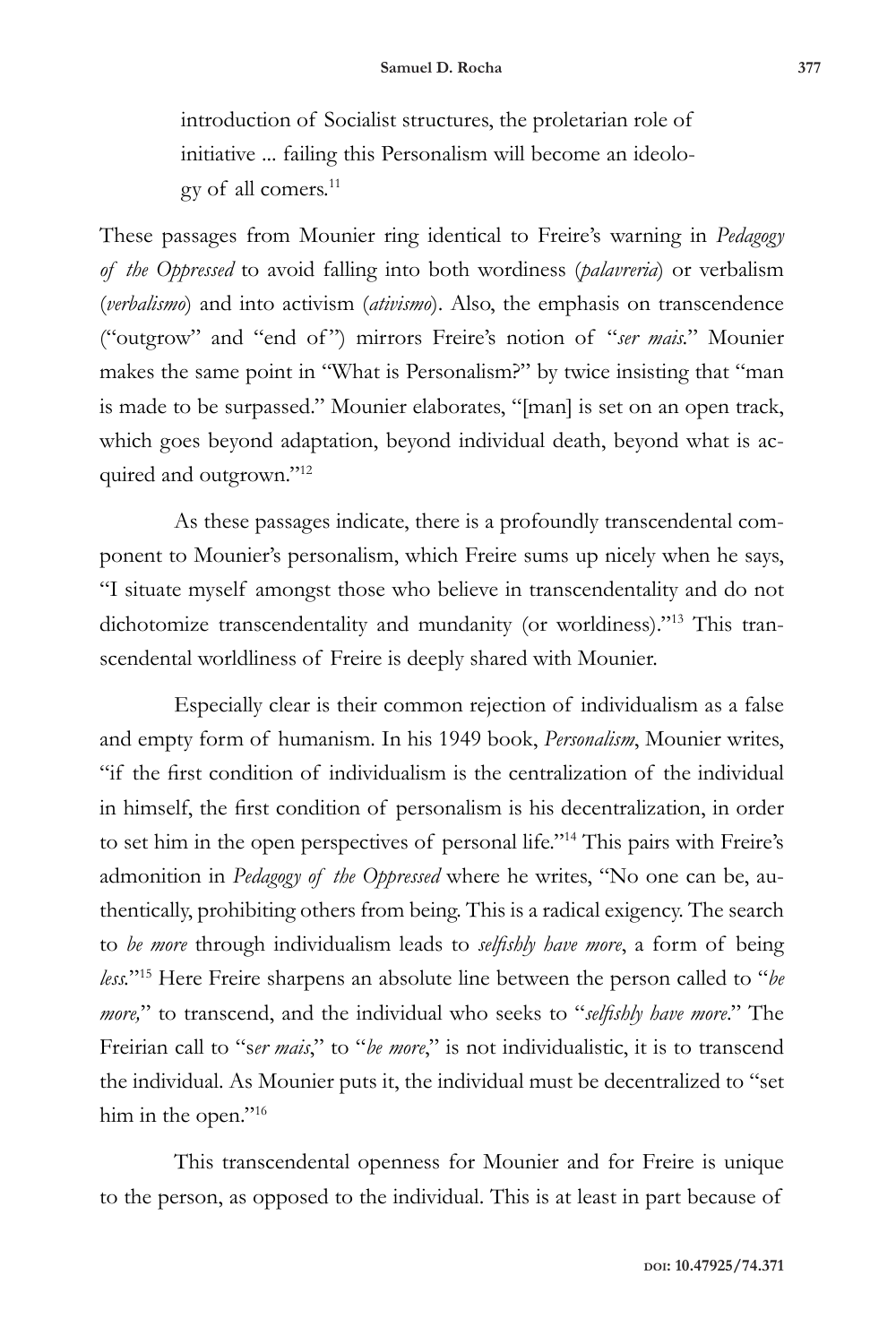the religious aspect of personalism that does not restrict personhood solely to humans. There are non-human persons in religious traditions that range from God (and persons within the Godhead, as in the Christian Trinity) to all of creation (as we find in the Franciscan tradition echoed in Pope Francis's recent ecological encyclical *Laudato Si*).

Catholic Personalists like Mounier and Freire were also deeply aware of their past. Each of them cite Patristic and other spiritual sources as antecedents to modern problems like alienation. Indeed, the second content footnote of chapter one of *Pedagogy of the Oppressed* is Gregory of Nyssa, not Marx. Mounier and Freire also had a difficult and mixed relation to Marxism. Mounier writes: "Personalism is not opposed to Socialism or Communism. It all depends on what Personalism, what Socialism and what Communism you are talking about."17 The same rule seems to apply to Freire when conservatives or posthumanists so quickly dismiss any and all humanism and Marxism as being the same exact thing. Above all, however, Mounier places a transformative notion of education at the heart of the engagement that personalism demands, which also unites his philosophy with Freire's. Again, in "What is Personalism?" Mounier resounds strongly with Freire's own appeal for education:

> Education should prepare the way. All too often to-day reduced to the superficial distribution of knowledge, and to the consolidation of social cleavages, or the values of a dying world, education must break with these dead frames and elaborate the formation of total man, offered freely to all …18

In Freire's 1995 autobiographical text, *A Sombra Desta Mangueira* (*In the Shade of this Mango Tree*), he recalls reading Miguel de Unamuno: "When I was very young, I read, in Miguel de Unamuno, that 'ideas are possessed, in beliefs one exists.'"19 Here we see the personalism of Unamuno at work in the young heart and mind of Freire, just a few years before Freire would read Mounier and take part in the University Catholic Action initiatives. Before Freire writes against a concept of education that is about banking, about the possession of a student as a passive object, before Freire would affirm his own belief in the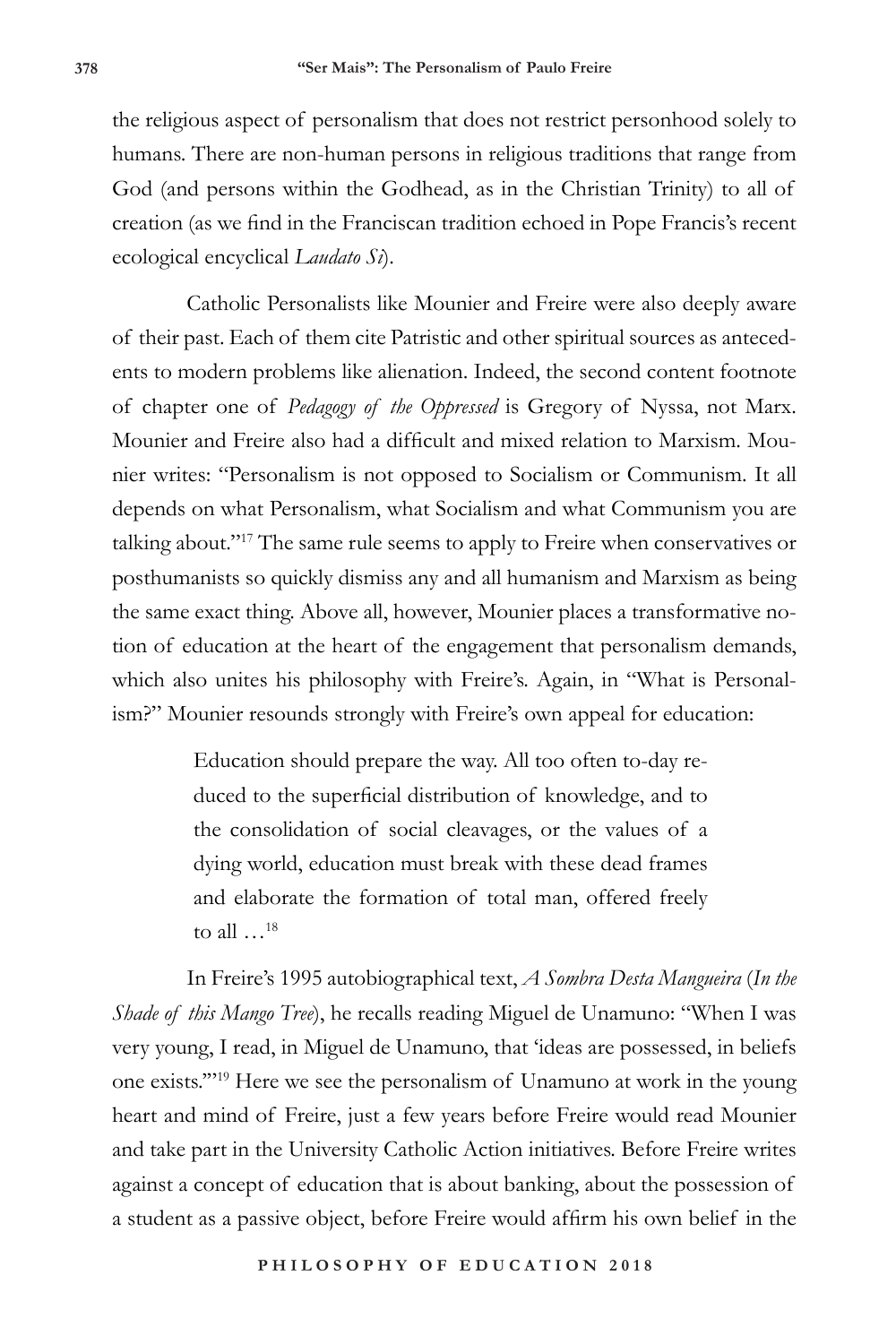transcendentality of love to transform worldly practice into praxis, before his activism in the favelas and life of exile, we find in Freire an influence that, like Mounier, is also opposed to a humanism that individualizes or dichotomizes. That influence can be found in the distinctively Spanish personalism of Miguel de Unamuno.

Decades before Mounier's articulation of personalism, the overlooked works of Unamuno, who Freire described as "a celebrated philosopher, amorous too," articulates all the major doctrines of Mounier's personalism, including the rejection of a simplistic and individualistic humanism.20 In a footnote to the introduction to Unamuno's *The Tragic Sense of Life*, Ernst Robert Curtius notes that Unamuno took great pains to avoid using the Spanish word 'humanismo' (humanism), borrowing sometimes from Portuguese to use the word 'hombridad' instead.

Unamuno's reluctance to even use the term humanism is on grand display in the opening passage from his first chapter of *The Tragic Sense of Life*, titled "Man of Flesh and Bone":

> For to me the adjective humanus is no less suspect than its abstract substantive humanitas, humanity. Neither "the human" nor "humanity," neither the simple adjective nor the substantivized adjective, but the concrete substantive man. The man of flesh and bone; the man who is born, suffers, and dies—above all, who dies; the man who eats and drinks and plays and sleeps and thinks and wills; the man who is seen and heard; the brother, the real brother.<sup>21</sup>

In the same chapter, Unamuno questions Aristotle's classical description of the human person when he writes, "Man, they say, is a rational animal. I don't know why it is not said that he is an affective and sentimental animal."<sup>22</sup> Unamuno repeats themes like this one across his works and, like Mounier and Freire, his personalism expresses a direct relation to education, most of all in his 1902 novella, *Love and Pedagogy*. For Unamuno, love and pedagogy are ontologically opposed. Pedagogy is the application of social science technique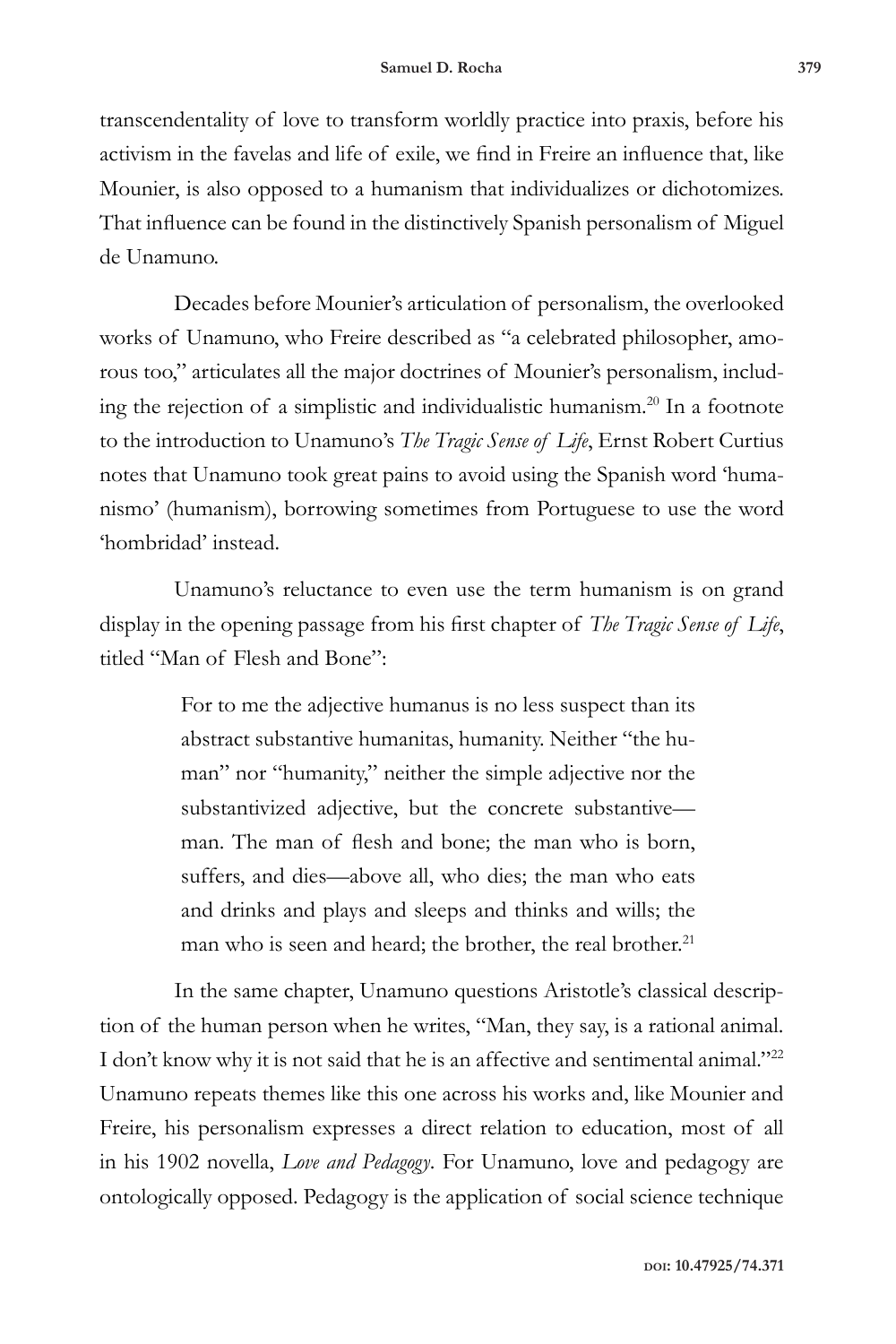that objectifies the man of flesh and bone into a technical candidate for genius. The chief protagonist in *Love and Pedagogy*, Apolodoro, is the son of Avito Cascarral who is "a young advocate of any and all progress, and a lover of sociology ... But his forte is sociological pedagogy."<sup>23</sup> Apolodoro, his son, is Don Avito's "candidate for genius," and the story is set in the style of the *Bildungsroman*. In the final dark scene of the novella, Apolodoro rebels from his father and cries out to his beloved Clara before hanging himself. He exclaims:

> Goodbye, Clara, my Clara, my Darkness, my sweet disenchantment! You could have redeemed from pedagogy a man, made a man out of a candidate for genius … may you make men, men of flesh and bone; may you make them with your life's companion, in love, in love, in love and not in pedagogy!24

As we have seen, this "man of flesh and bone" will be repeated throughout Unamuno's later philosophical works to follow. For him, the only force strong enough to combat the sociological pedagogy, the only redemption for the man of flesh and bone, is in love. In *The Tragic Sense of Life* Unamuno argues that the effect of love is "*personalización*," personalization—not humanization. This may best express Unamuno's anti-pedagogical personalism and, of course, anyone vaguely familiar with Freire's opposition to the "banking concept of education" will hear these two ideas singing in harmony with each other. In Freirian terms, to "*ser mais*," to "*be more*," is to be personalized: it is to *be more* than a candidate for genius, to *be more* than a pedagogical human, it is the redemption in love and in love alone. The voice that calls ontologically and historically is love. This resonates with Freire's synonym for the oppressed (*oprimido*): the "desamados," the disloved ones. The oppressors, likewise, are called "those who do not love."

In the final section to follow I turn to the threats of objectification and depersonalization inherent within the dissolved and individualized candidate for genius, to the continued onslaught of sociological pedagogies that archive and bank persons away as mere objects.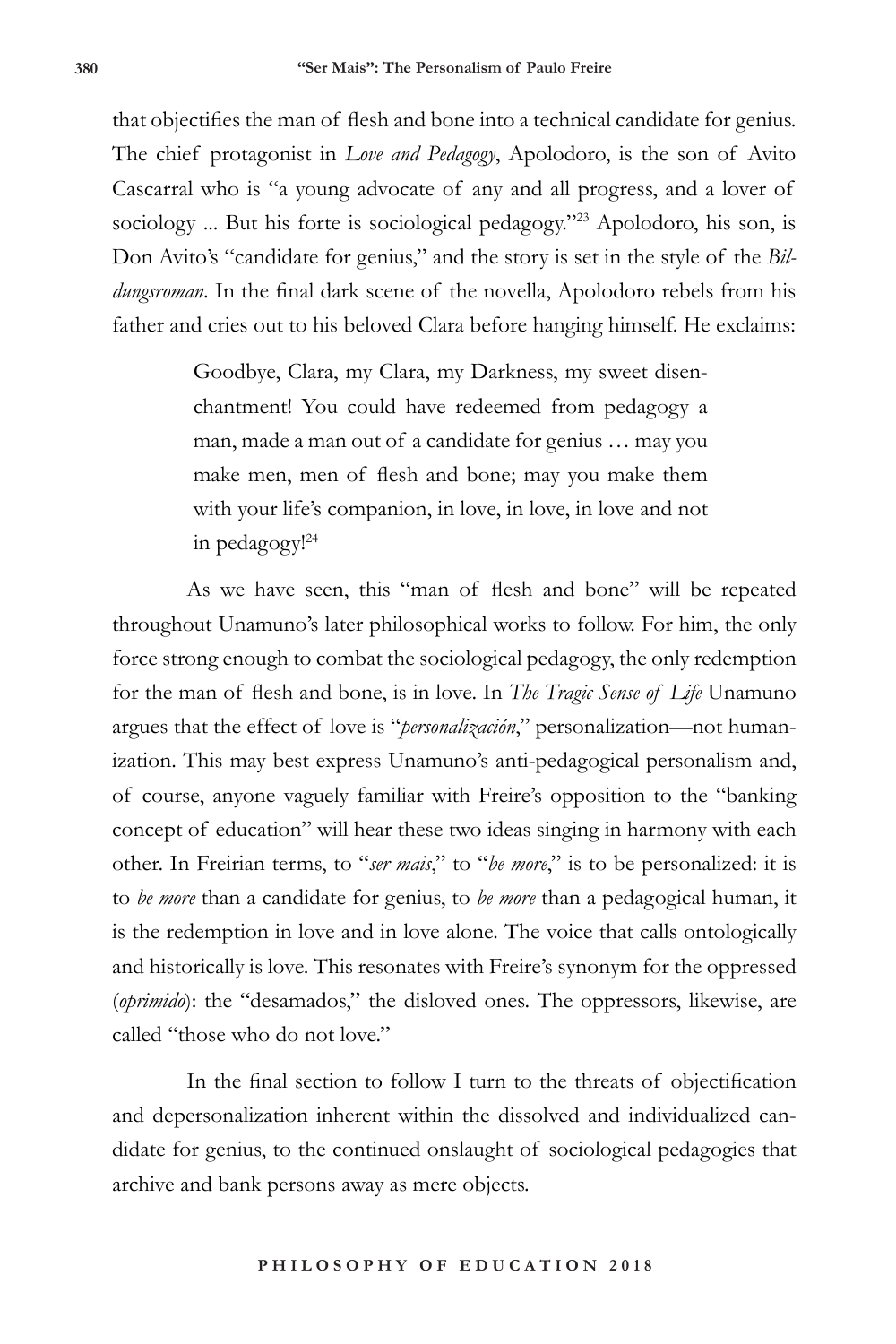## THE TRUE DANGER OF THE BANKING CONCEPT OF EDUCATION

Freire's critique of the "banking concept of education" in chapter two of *Pedagogy of the Oppressed* is one of the most widely read and cited readings in the field of education today. But it is often misunderstood, due in part to the poor English translation and also because the ontological message is mistaken for a pedagogical one. Freire's personalist critique becomes pedagogical and loses its power. The dark irony of this misreading is that it commits the very harm that Freire warns against. Freire's metaphor of banking refers to something which "banks," "deposits," and "archives." This sense of banking is clarified in a footnote to a paper he presented in 1970 where he writes:

> So, as men become progressively subjected to a process of adaptation in which their creative power is asphyxiated, they will progressively become dehumanized. In general, this is what is happening in intensely bureaucratized social structures in which men cannot develop their capacity of expressing themselves and their world. It is this process of bureaucratization that explains the resulting distortion of the real meaning of 'efficiency,' so that in such societies efficiency does not mean creation or recreation but the accomplishment of the given orders at the right time.25

In *Pedagogy of the Oppressed,* Freire notes that "in this way [of the banking concept], education turns into an act of depositing, in which the educated are the deposited and the educator is the depositor."26 In other words, the deposits are not deposited *into* the person being educated, but, instead, "the educated are the deposited." In other words, the true danger of the banking concept of education is personalist in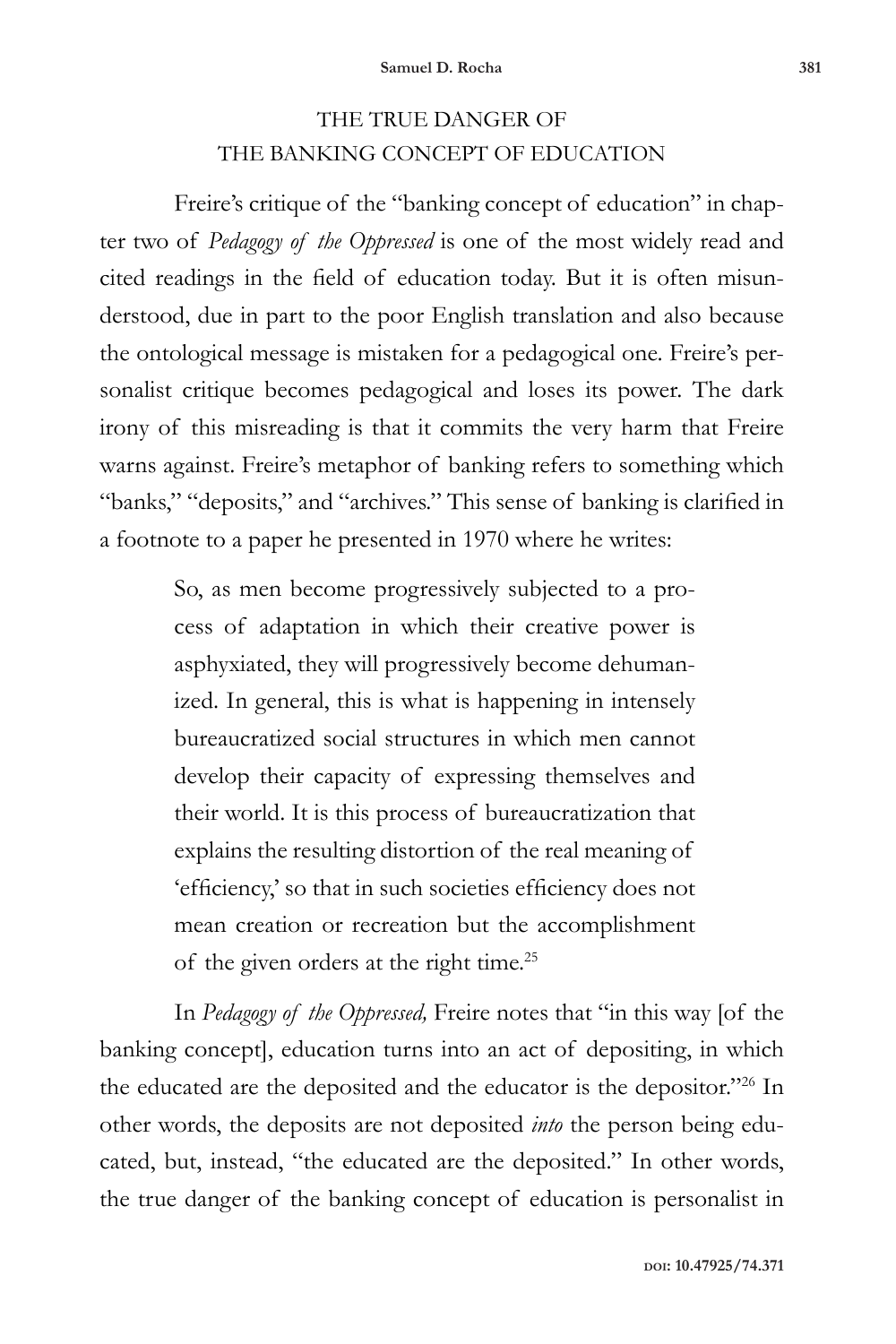nature. It is the danger of depersonalization where the educated themselves become the deposits. This point is driven deeper in a claim that follows the previous one: "At the bottom, however, the great archives are men, in this mistaken 'banking' concept of education. Archived because, outside of the yearning, outside of praxis, men cannot be."27 Once again, for Freire the archives are not merely stored *within* people, but, far more radically, the archives *are the people*, those disloved by an objectifying pedagogy. A third passage from the chapter brings us back to call to "*ser mais*": "The question is in thinking what is authentically dangerous [about the banking concept]. The strange humanism of this 'banking' concept is reducible to the attempt to make men into their opposite—an automaton, which is the negation of their ontological vocation to *be more*."28 Here Freire ties the harm of the banking concept of education to its denial of the vocation to "*ser mais*," to "*be more*." Indeed, Freire, in a classic personalist gesture, dismisses any form of humanism as "strange" that would endorse or apply a banking concept of education. Oddly enough, those who use Freire's banking concept as an instructional tip or pedagogical technique fall victim to this "strange humanism" by depersonalizing the banking concept of education into a pedagogical note about teaching methods.

The ontological and historical affirmation of the vocation to "*ser mais*" in Freire echoes and resounds across a number of traditions, including the various schools of personalism, in particular the French school of Mounier. Freire's affirmation also includes a rejection of a false and strange humanism that objectifies and depersonalizes the student into a candidate for genius, which repeats the more macabre warnings of Unamuno's Spanish personalism. These overlapping points demand not only that we understand Freire more richly through his original language and influences, but also that we begin to recognize Freire's own voice—not the voice of Anglophone critical pedagogy—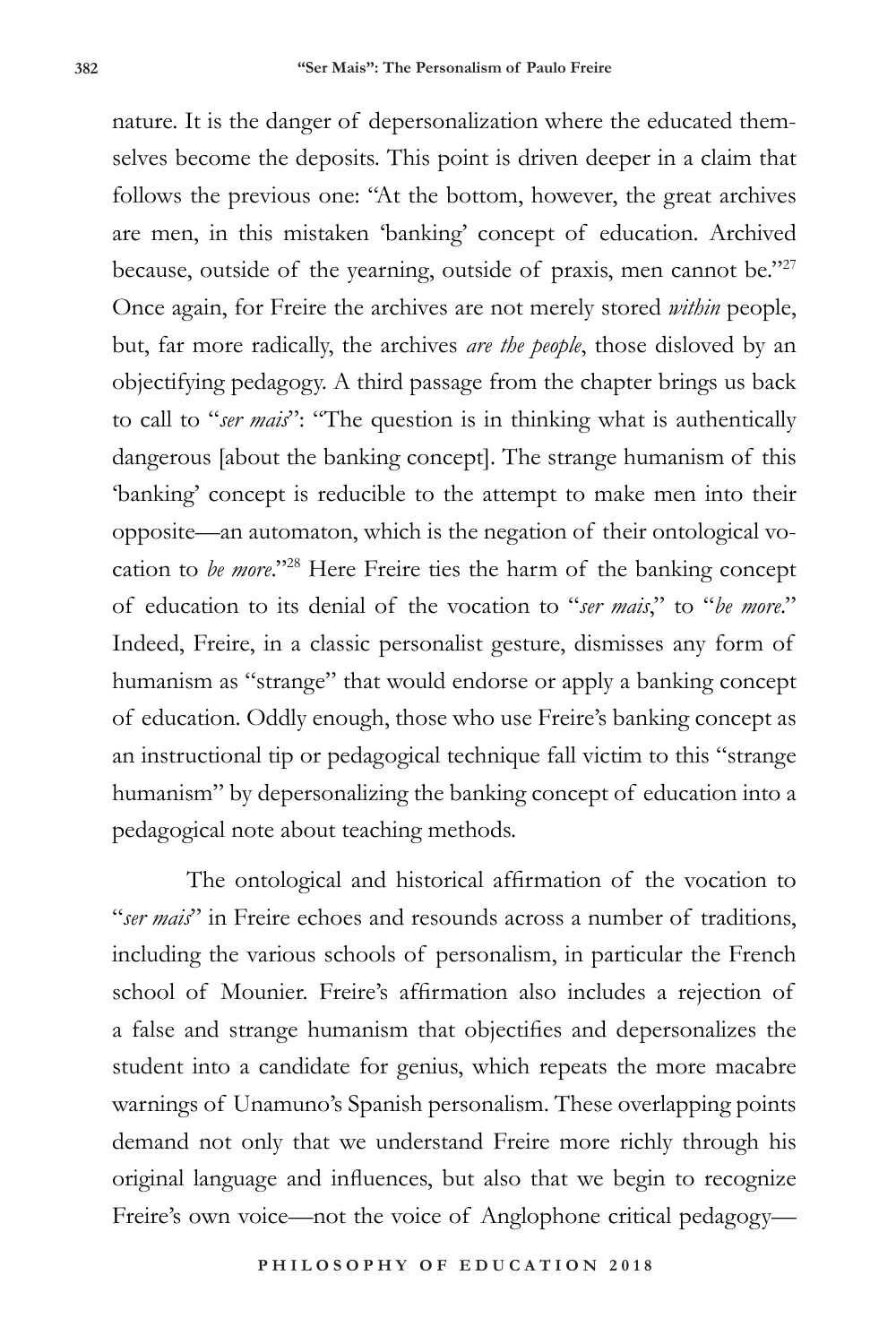which presents us with a still highly original, unfamiliar, and relevant Brazilian personalism.

At the heart of all this personalism is the call to "*be more*," to "*ser mais*" through an emancipatory education, a liberation that redeems oppression through radical love. The personalism of Paulo Friere, then, is not so much education as formation as it is education as *transformation*. To "*ser mais*" is, essentially, to be transformed "in love, in love, in love, and not in [banking] pedagogy!"

2 Nathan Snaza, "Bewildering Education," *Journal of Curriculum and Pedagogy* 10, no. 1 (2013): 38-54.

3 Ibid., 43.

4 Ibid., 44.

5 Ibid., 43.

6 Paulo Freire, *Pedagogy of the Oppressed*, trans. Myra Bergman Ramos (New York: Bloomsbury, 2000).

7 Martin Heidegger, *Being and Time*, trans. Joan Stambaugh (Albany, New York: SUNY Press, 2010), 46.

8 Ibid.

9 Giorgios Grollios, *Paulo Friere and the Curriculum*, trans. Niki Gakoudi, (New York: Routledge, 2016), 14.

10 Ibid.

11 Emmanuel Mounier, *Be Not Afraid: Essays in Personalist Sociology*, trans. Cynthia Rowland (Caxton Works, Kilmarnock: Rockiff Publishing Corporation, 1951), xviii. 12 Ibid., 153 and 169.

13 Paulo Freire, "Paulo Freire e a TEOLOGIA DA LIBERTAÇÃO," *YouTube*, May 20, 2007, https://www.youtube.com/watch?v=OsLHMA3EU0k; "Eu me situo entre aqueles que creem em uma transcendencialidade e não dicotomizo a transcendencialidade e mudanidade."

14 Emmanuel Mounier, *Personalism*, trans. Philip Mairet (South Bend, Indiana: University of Notre Dame Press, 1952).

15 Freire, *Pedagogia do Oprimido,* 75; "Ninguém pode ser, autenticamente, proibindo que os outros sejam. Esta e uma exigência radical. O *ser mais* que se busque no indivi-

<sup>1</sup> Paulo Freire, Pedagogia do Oprimido, 17ª ed., trans. Samuel D. Rocha (Rio de Janeiro, Brazil: Paz e Terra, 1987/1970), 52; "na sua vocação ontológica e histórica de ser mais."